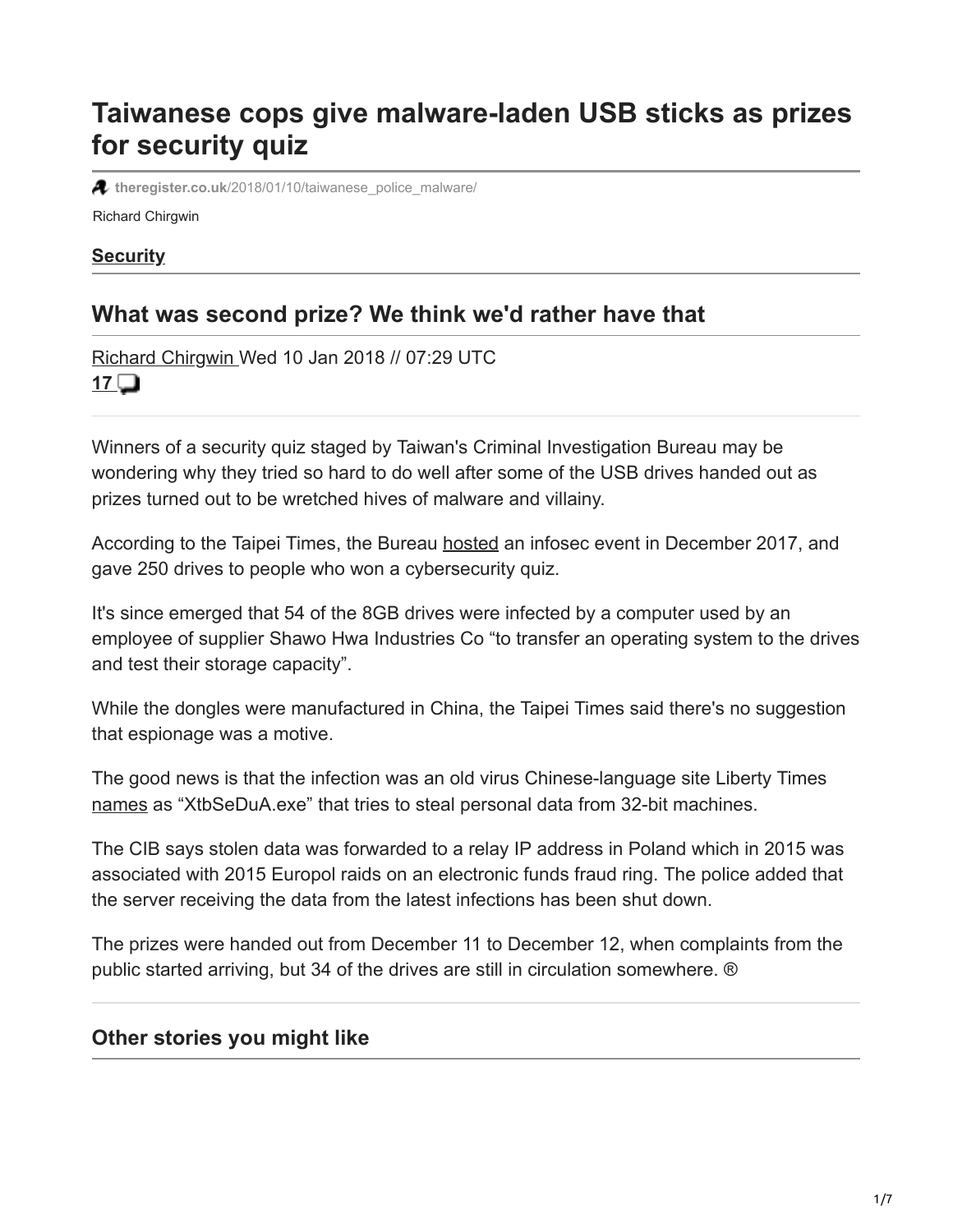#### • Stolen university credentials up for sale by Russian crooks, FBI warns

[Forget dark-web souks, thousands of these are already being traded on public bazaars](https://www.theregister.co.uk/2022/05/27/fbi_warning_stolen_university_credentials/?td=keepreading-top)

## [Jessica Lyons Hardcastle F](https://www.theregister.co.uk/Author/Jessica-Lyons-Hardcastle)ri 27 May 2022 // 22:34 UTC

Russian crooks are selling network credentials and virtual private network access for a "multitude" of US universities and colleges on criminal marketplaces, according to the FBI.

According to a warning issued on Thursday, these stolen credentials sell for thousands of dollars on both dark web and public internet forums, and could lead to subsequent cyberattacks against individual employees or the schools themselves.

"The exposure of usernames and passwords can lead to brute force credential stuffing computer network attacks, whereby attackers attempt logins across various internet sites or exploit them for subsequent cyber attacks as criminal actors take advantage of users recycling the same credentials across multiple accounts, internet sites, and services," the Feds' alert [\[PDF](https://www.ic3.gov/Media/News/2022/220526.pdf)] said.

## [Continue reading](https://www.theregister.co.uk/2022/05/27/fbi_warning_stolen_university_credentials/?td=keepreading-btm)

• Big Tech loves talking up privacy – while trying to kill privacy legislation

#### [Study claims Amazon, Apple, Google, Meta, Microsoft work to derail data rules](https://www.theregister.co.uk/2022/05/27/big_tech_privacy/?td=keepreading-top)

[Thomas Claburn in San Francisco F](https://www.theregister.co.uk/Author/Thomas-Claburn)ri 27 May 2022 // 21:48 UTC Amazon, Apple, Google, Meta, and Microsoft often support privacy in public statements, but behind the scenes they've been working through some common organizations to weaken or kill privacy legislation in US states.

That's according to [a report](https://themarkup.org/privacy/2022/05/26/tech-industry-groups-are-watering-down-attempts-at-privacy-regulation-one-state-at-a-time) this week from news non-profit The Markup, which said the corporations hire lobbyists from the same few groups and law firms to defang or drown state privacy bills.

The report examined 31 states when state legislatures were considering privacy legislation and identified 445 lobbyists and lobbying firms working on behalf of Amazon, Apple, Google, Meta, and Microsoft, along with industry groups like TechNet and the State Privacy and Security Coalition.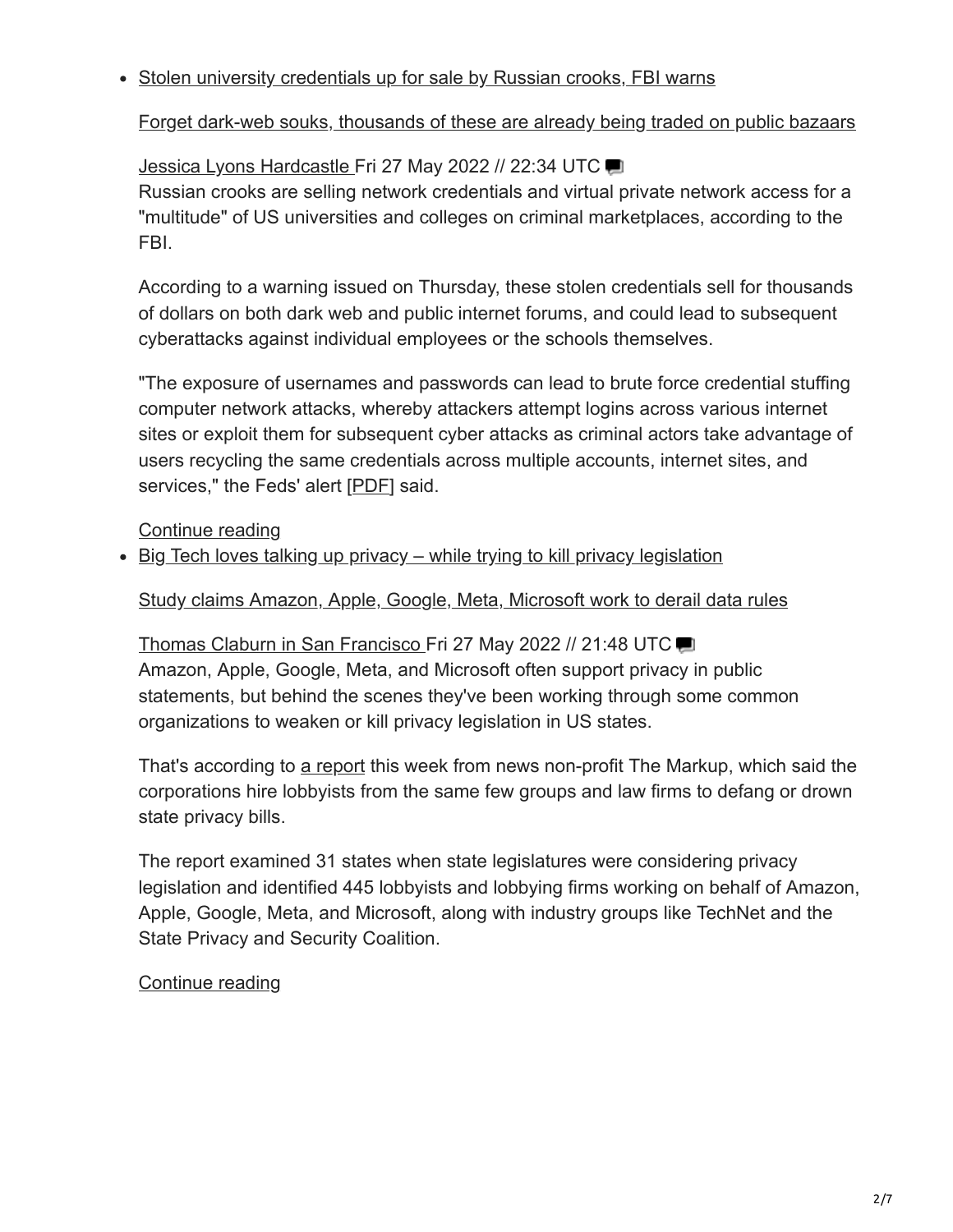#### • SEC probes Musk for not properly disclosing Twitter stake

## [Meanwhile, social network's board rejects resignation of one its directors](https://www.theregister.co.uk/2022/05/27/the_sec_is_probing_elon/?td=keepreading-top)

## [Katyanna Quach F](https://www.theregister.co.uk/Author/Katyanna-Quach)ri27 May 2022 // 21:26 UTC

America's financial watchdog is investigating whether Elon Musk adequately disclosed his purchase of Twitter shares last month, just as his bid to take over the social media company hangs in the balance.

A letter [[PDF\]](https://www.sec.gov/Archives/edgar/data/1418091/000000000022003713/filename1.pdf) from the SEC addressed to the tech billionaire said he "[did] not appear" to have filed the proper form detailing his 9.2 percent [stake](https://www.theregister.com/2022/04/04/elon_musk_twitter/) in Twitter "required 10 days from the date of acquisition," and asked him to provide more information. Musk's shares made him one of Twitter's largest shareholders.

Musk quickly moved to try and buy the whole company outright in a deal initially worth over \$44 billion. Musk sold a chunk of his shares in Tesla worth \$8.4 billion and [bagged](https://www.theregister.com/2022/05/05/musk_twitter_ellison/) another \$7.14 billion from investors to help finance the \$21 billion he [promised](https://www.theregister.com/2022/04/21/musk_twitter_funding/) to put forward for the deal. The remaining \$25.5 billion bill was secured via debt financing by Morgan Stanley, Bank of America, Barclays, and others. But the takeover is not going smoothly.

### [Continue reading](https://www.theregister.co.uk/2022/05/27/the_sec_is_probing_elon/?td=keepreading-btm)

#### • Cloud security unicorn cuts 20% of staff after raising \$1.3b

[Time to play blame bingo: Markets? Profits? Too much growth? Russia? Space aliens?](https://www.theregister.co.uk/2022/05/27/lacework_cuts_jobs/?td=keepreading-top)

## [Jessica Lyons Hardcastle F](https://www.theregister.co.uk/Author/Jessica-Lyons-Hardcastle)ri 27 May 2022 // 19:19 UTC **[3](https://forums.theregister.com/forum/all/2022/05/27/lacework_cuts_jobs/)** Cloud security company Lacework has laid off 20 percent of its employees, just months after two record-breaking funding rounds pushed its valuation to \$8.3 billion.

A spokesperson wouldn't confirm the total number of employees affected, though told *The Register* that the "widely speculated number on Twitter is a significant overestimate."

The company, as of March, counted more than [1,000 employees,](https://venturebeat.com/2022/03/17/cybersecurity-has-53-unicorns-here-are-10-to-watch/) which would push [the jobs lost above 200. And the widely reported number on Twitter is about 300](https://twitter.com/GergelyOrosz/status/1529575067117658112) employees. The biz, based in Silicon Valley, was founded in 2015.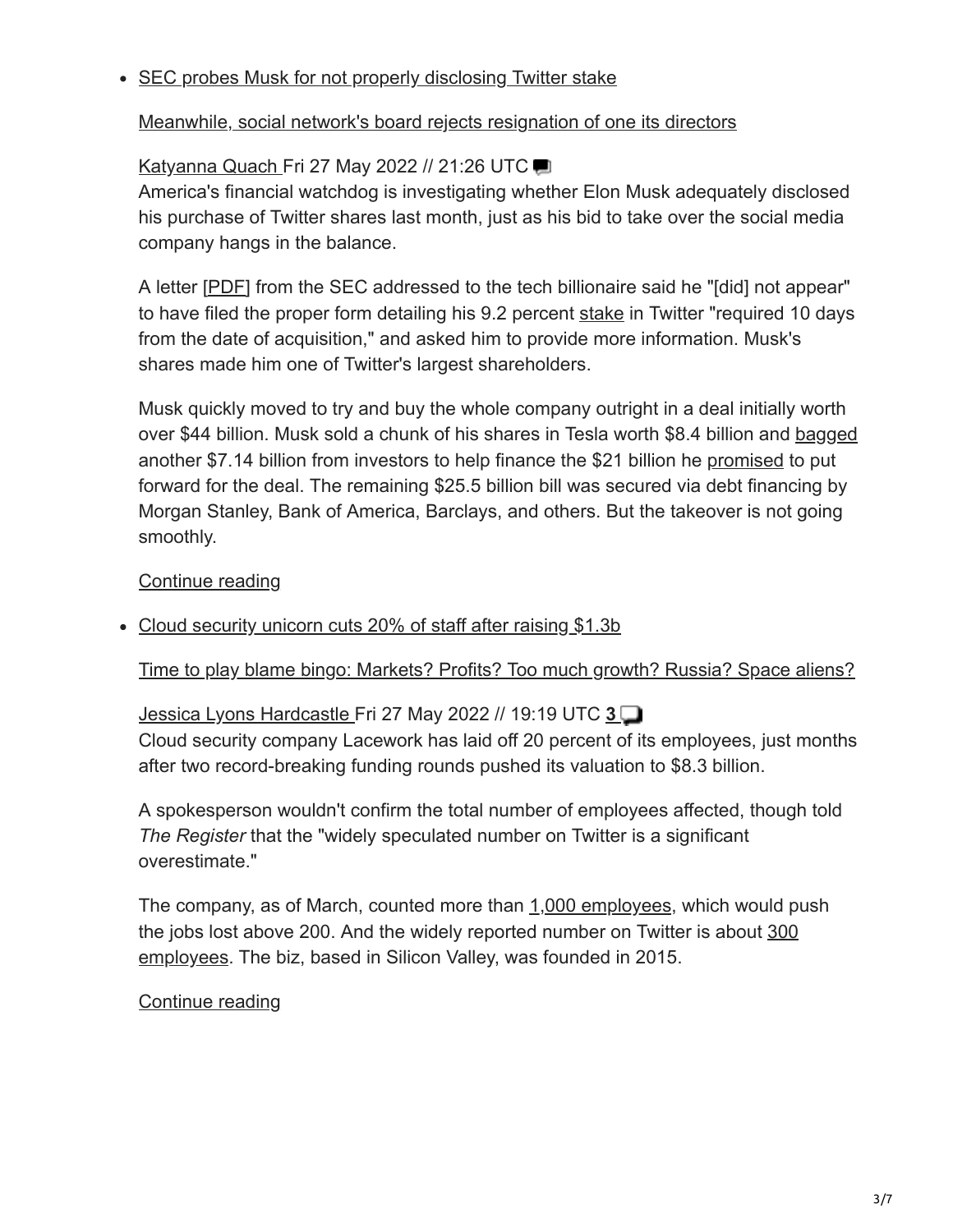#### Talos names eight deadly sins in widely used industrial software

### [Entire swaths of gear relies on vulnerability-laden Open Automation Software \(OAS\)](https://www.theregister.co.uk/2022/05/27/talos-aos-vulnerabilities/?td=keepreading-top)

## [Jeff Burt](https://www.theregister.co.uk/Author/Jeff-Burt) Fri27 May 2022 // 18:30 UTC

A researcher at Cisco's Talos threat intelligence team found eight vulnerabilities in the Open Automation Software (OAS) platform that, if exploited, could enable a bad actor to access a device and run code on a targeted system.

The OAS platform is widely used by a range of industrial enterprises, essentially facilitating the transfer of data within an IT environment between hardware and software and playing a central role in organizations' industrial Internet of Things (IIoT) efforts. It touches a range of devices, including PLCs and OPCs and IoT devices, as well as custom applications and APIs, databases and edge systems.

Companies like Volvo, General Dynamics, JBT Aerotech and wind-turbine maker AES are among the users of the OAS platform.

### [Continue reading](https://www.theregister.co.uk/2022/05/27/talos-aos-vulnerabilities/?td=keepreading-btm)

• Despite global uncertainty, \$500m hit doesn't rattle Nvidia execs

### [CEO acknowledges impact of war, pandemic but says fundamentals 'are really good'](https://www.theregister.co.uk/2022/05/27/nvidia_shrugs_off_global_chaos/?td=keepreading-top)

## [Dylan Martin F](https://www.theregister.co.uk/Author/Dylan-Martin)ri 27 May 2022 // 16:08 UTC **[1](https://forums.theregister.com/forum/all/2022/05/27/nvidia_shrugs_off_global_chaos/)**

Nvidia is expecting a \$500 million hit to its global datacenter and consumer business in the second quarter due to COVID lockdowns in China and Russia's invasion of Ukraine. Despite those and other macroeconomic concerns, executives are still optimistic about future prospects.

"The full impact and duration of the war in Ukraine and COVID lockdowns in China is difficult to predict. However, the impact of our technology and our market opportunities remain unchanged," said Jensen Huang, Nvidia's CEO and co-founder, during the company's first-quarter earnings call.

Those two statements might sound a little contradictory, including to some investors, particularly following the [stock selloff](https://www.theregister.com/2022/05/26/nvidia_q1fy2023_outlook/) yesterday after concerns over Russia and China prompted Nvidia to issue lower-than-expected guidance for second-quarter revenue.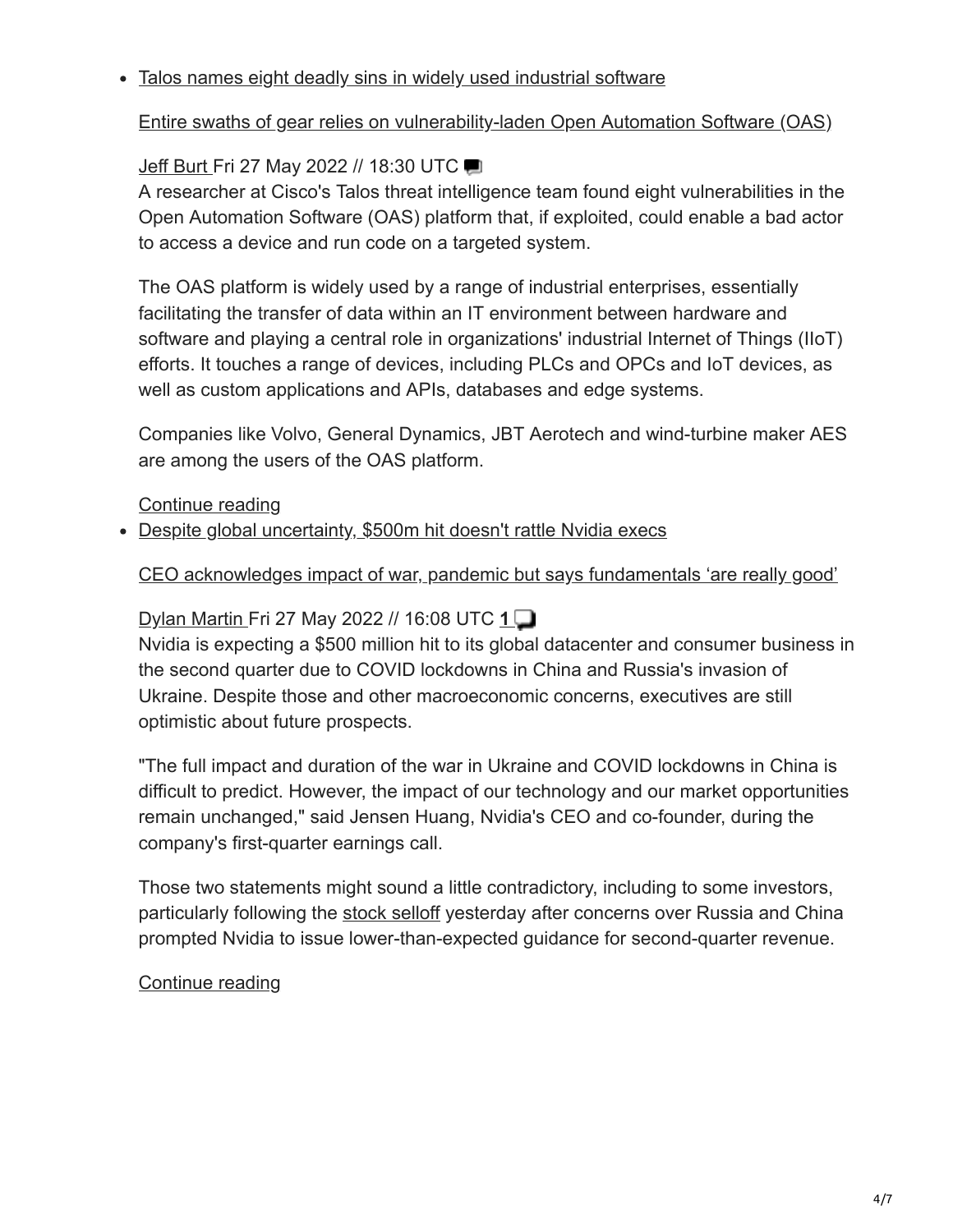#### • Another AI supercomputer from HPE: Champollion lands in France

[That's the second in a week following similar system in Munich also aimed at](https://www.theregister.co.uk/2022/05/27/hpe_champollion_supercomputer/?td=keepreading-top) researchers

### [Dan Robinson F](https://www.theregister.co.uk/Author/Dan-Robinson)ri 27 May 2022 // 15:30 UTC

HPE is lifting the lid on a new AI supercomputer – the second this week – aimed at building and training larger machine learning models to underpin research.

Based at HPE's Center of Excellence in Grenoble, France, the new supercomputer is to be named Champollion after the French scholar who made advances in deciphering Egyptian hieroglyphs in the 19th century. It was built in partnership with Nvidia using AMD-based Apollo computer nodes fitted with Nvidia's A100 GPUs.

Champollion brings together HPC and purpose-built AI technologies to train machine learning models at scale and unlock results faster, HPE said. HPE already provides HPC and AI resources from its Grenoble facilities for customers, and the broader research community to access, and said it plans to provide access to Champollion for scientists and engineers globally to accelerate testing of their AI models and research.

[Continue reading](https://www.theregister.co.uk/2022/05/27/hpe_champollion_supercomputer/?td=keepreading-btm)

Workday nearly doubles losses as waves of deals pushed back

[Figures disappoint analysts as SaaSy HR and finance application vendor navigates](https://www.theregister.co.uk/2022/05/27/workday_near_doubles_losses_as/?td=keepreading-top) economic uncertainty

## [Lindsay Clark](https://www.theregister.co.uk/Author/Lindsay-Clark) Fri 27 May 2022 // 14:30 UTC **[7](https://forums.theregister.com/forum/all/2022/05/27/workday_near_doubles_losses_as/)**

HR and finance application vendor Workday's CEO, Aneel Bhusri, confirmed deal wins expected for the three-month period ending April 30 were being pushed back until later in 2022.

The SaaS company boss was speaking as Workday recorded an operating loss of \$72.8 million in its first quarter [[PDF](https://www.workday.com/content/dam/web/en-us/documents/investor/workday-fiscal-2023-first-quarter-investor-presentation.pdf)] of fiscal '23, nearly double the \$38.3 million loss recorded for the same period a year earlier. Workday also saw revenue increase to \$1.43 billion in the period, up 22 percent year-on-year.

However, the company increased its revenue guidance for the full financial year. It said revenues would be between \$5.537 billion and \$5.557 billion, an increase of 22 percent on earlier estimates.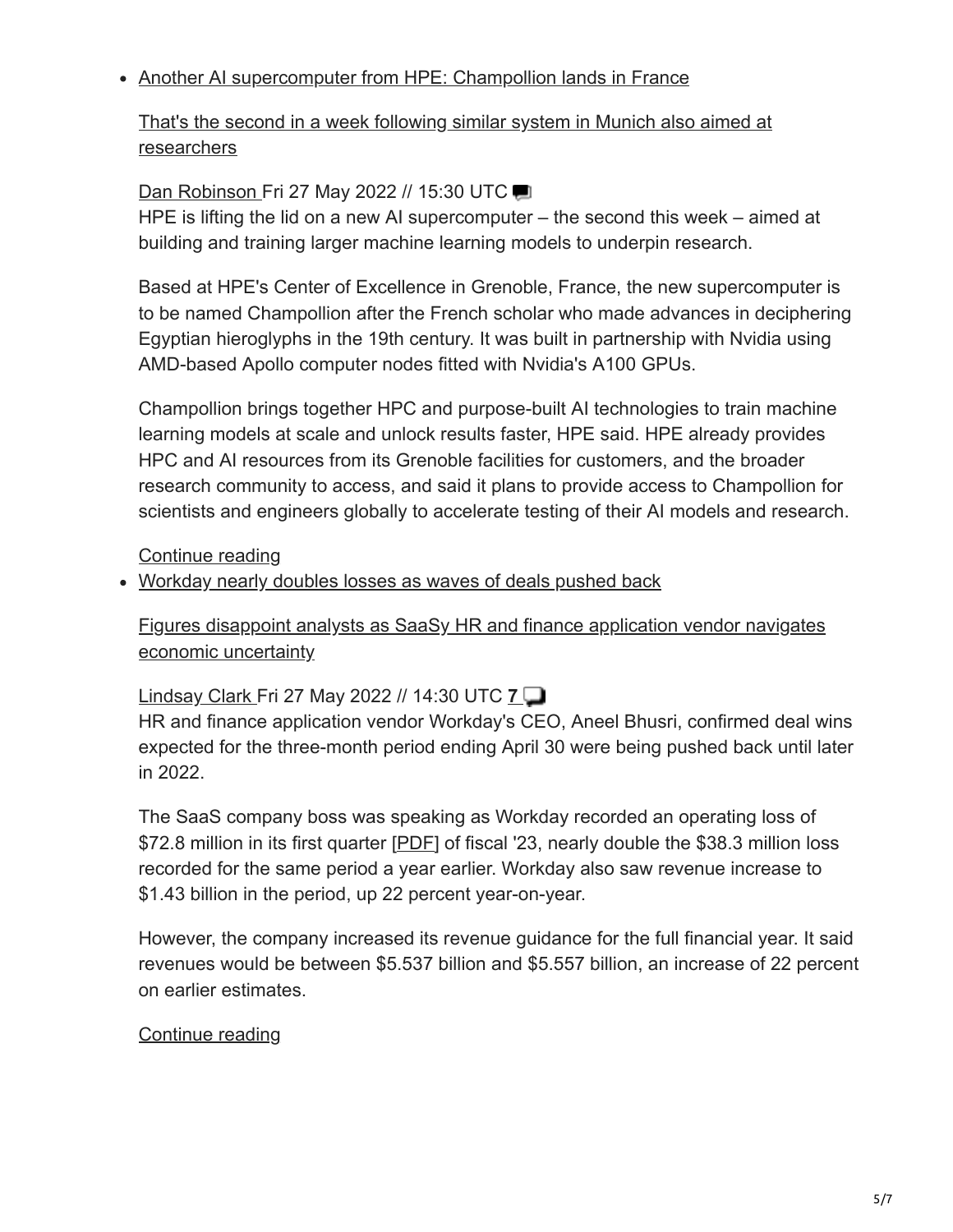UK monopoly watchdog investigates Google's online advertising business

[Another probe? Mountain View is starting to look like a pincushion at this rate](https://www.theregister.co.uk/2022/05/27/cma_google_ad_dominance/?td=keepreading-top)

# [Richard Currie F](https://www.theregister.co.uk/Author/Richard-Currie)ri 27 May 2022 // 14:00 UTC **[3](https://forums.theregister.com/forum/all/2022/05/27/cma_google_ad_dominance/)**

The UK's Competition and Markets Authority is lining up yet another investigation into Google over its dominance of the digital advertising market.

This latest inquiry, [announced Thursday,](https://www.gov.uk/government/news/google-probed-over-potential-abuse-of-dominance-in-ad-tech) is the second major UK antitrust investigation into Google this year alone. In March this year the UK, together with the European Union, said it wished to examine Google's ["Jedi Blue" agreement](https://www.theregister.com/2022/03/11/cma_ec_blue_jedi/) with Meta to allegedly favor the former's Open Bidding ads platform.

The news also follows [proposals](https://www.theregister.com/2022/05/19/senate_ctda_advertising/) last week by a bipartisan group of US lawmakers to create legislation that could force Alphabet's Google, Meta's Facebook, and Amazon to divest portions of their ad businesses.

[Continue reading](https://www.theregister.co.uk/2022/05/27/cma_google_ad_dominance/?td=keepreading-btm)

• Microsoft slows some hiring for Windows, Teams, and Office

['Making sure the right resources are aligned to the right opportunity' ahead of next](https://www.theregister.co.uk/2022/05/27/microsoft_hiring_paused/?td=keepreading-top) fiscal year

[Richard Speed F](https://www.theregister.co.uk/Author/Richard-Speed)ri 27 May 2022 // 13:31 UTC **[4](https://forums.theregister.com/forum/all/2022/05/27/microsoft_hiring_paused/)**

Microsoft has hit the brakes on hiring in some key product areas as the company prepares for the next fiscal year and all that might bring.

According to reports in the [Bloomberg](https://www.bloomberg.com/news/articles/2022-05-26/microsoft-to-slow-hiring-in-windows-office-teams-chat-groups?srnd=technology-vp), the unit that develops Windows, Office, and Teams is affected and while headcount remains expected to grow, new hires in that division must first be approved by bosses.

During a talk this week at JP Morgan's Technology, Media and Communications Conference, Rajesh Jha, executive VP for the Office Product Group, noted that within three years he expected approximately two-thirds of CIOs to standardize on Microsoft Teams. 1.4 billion PCs were running Windows. He also remarked: "We have lots of room here to grow the seats with Office 365."